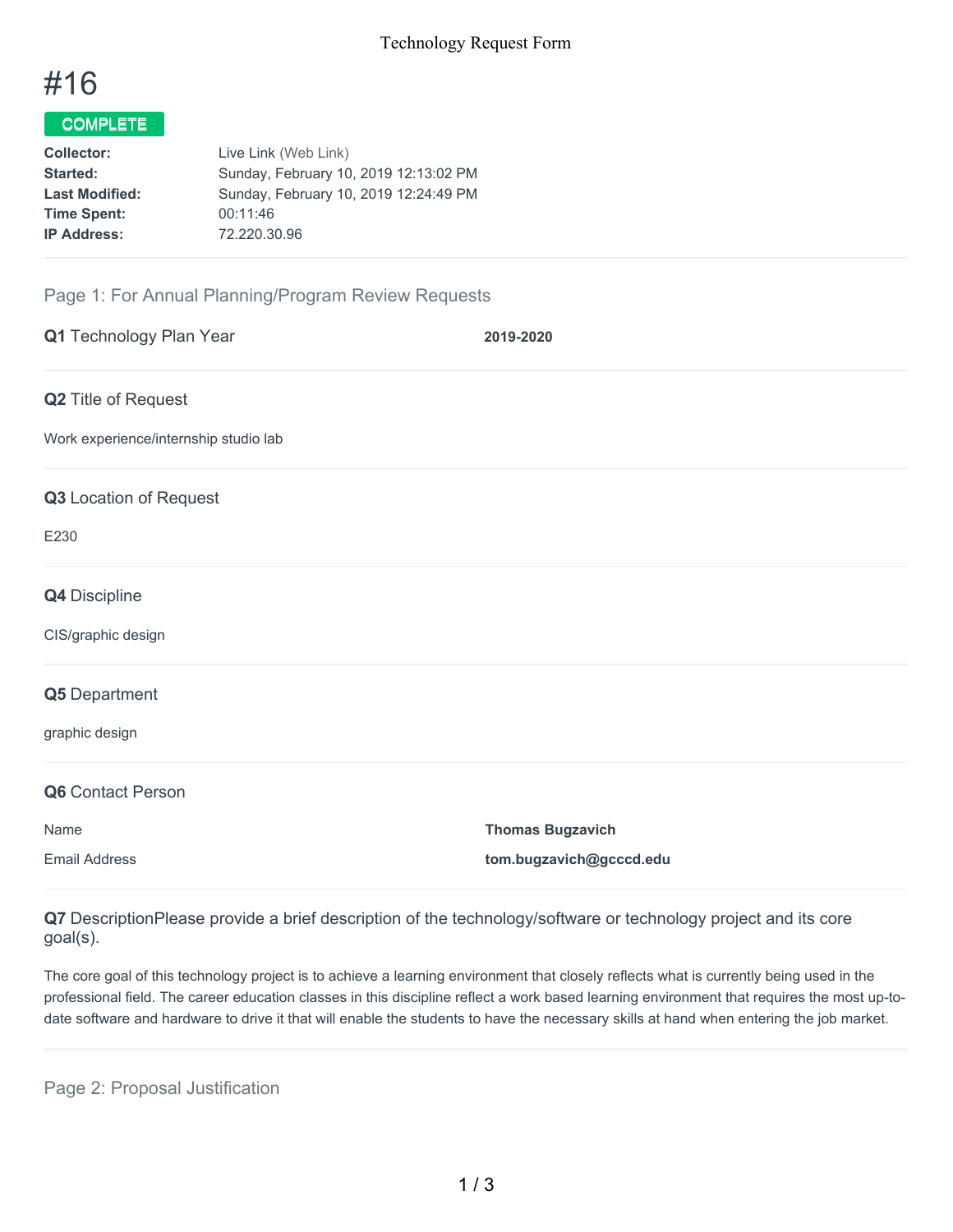#### Technology Request Form

| Q8 Please explain how the technology or enhancement          | <b>Guided Student</b>        |  |
|--------------------------------------------------------------|------------------------------|--|
| supports the strategic plan. Include information on how      | <b>Pathways</b>              |  |
| students will be impacted and/or employees or the            |                              |  |
| college or district overall. Consider whether this would     | <b>Organizational Health</b> |  |
| this be a district-wide implementation. Which Strategic      |                              |  |
| Plan priority (or priorities) are supported by this request? |                              |  |
| To access the Strategic Plan, please click here.             |                              |  |

**Q9** How does the request support the above priorities?

Career education is a work based learning environment. Necessary tools need to be supplied in order for students to be able to achieve their goals. Not only are these goals within the strategic plan of the college, but also reflects the metrics as described by the Chancellor's office in Sacramento.

**Q10** Who would this impact? Please select all that apply. **Students,**

**College**

**Q11** How would this impact the above group(s)?

The workforce initiatives that have been set forth by the Chancellor's office requires quantifiable metrics that need to be met and recorded so that the workforce funding can continue. By meeting these metrics, career education continues to be funded and students will continue to have the opportunities available to them in order to garner gainful employment.

**Q12** Does the technology support a state-wide initiative or is it a legal mandate or in support of a legal mandate? **Yes**

**Q13** If yes, please explain how the technology supports a state-wide initiative or is it a legal mandate or in support of a legal mandate?

The statewide mandate from the Chancellor's office in reference to career education has set forth a number of metrics that will need to be met in order for the SWP funding to continue. At the core of this initiative is a work based learning environment that prepares students to enter the workforce after two years or less of community college training.

**Q14** Please be aware that projects, once approved, are typically scheduled 6 months to a year in advance. Consider the consequences if the technology/software is not implemented, upgraded or renewed.What are the consequences if the technology/software is not implemented/upgraded, or renewed? Examples: Security concerns, loss of FTES, mandates, accreditation, etc.

The greatest consequence of any technology upgrade or work-based learning environment not suitable to serve the needs of the students can be measured in a number of ways. Most importantly, the lack of gainful employment for the students that we are trying to in preparation for professional career.

**Q15** What is the number of students impacted per semester if the technology/software is not implemented, upgraded or renewed?